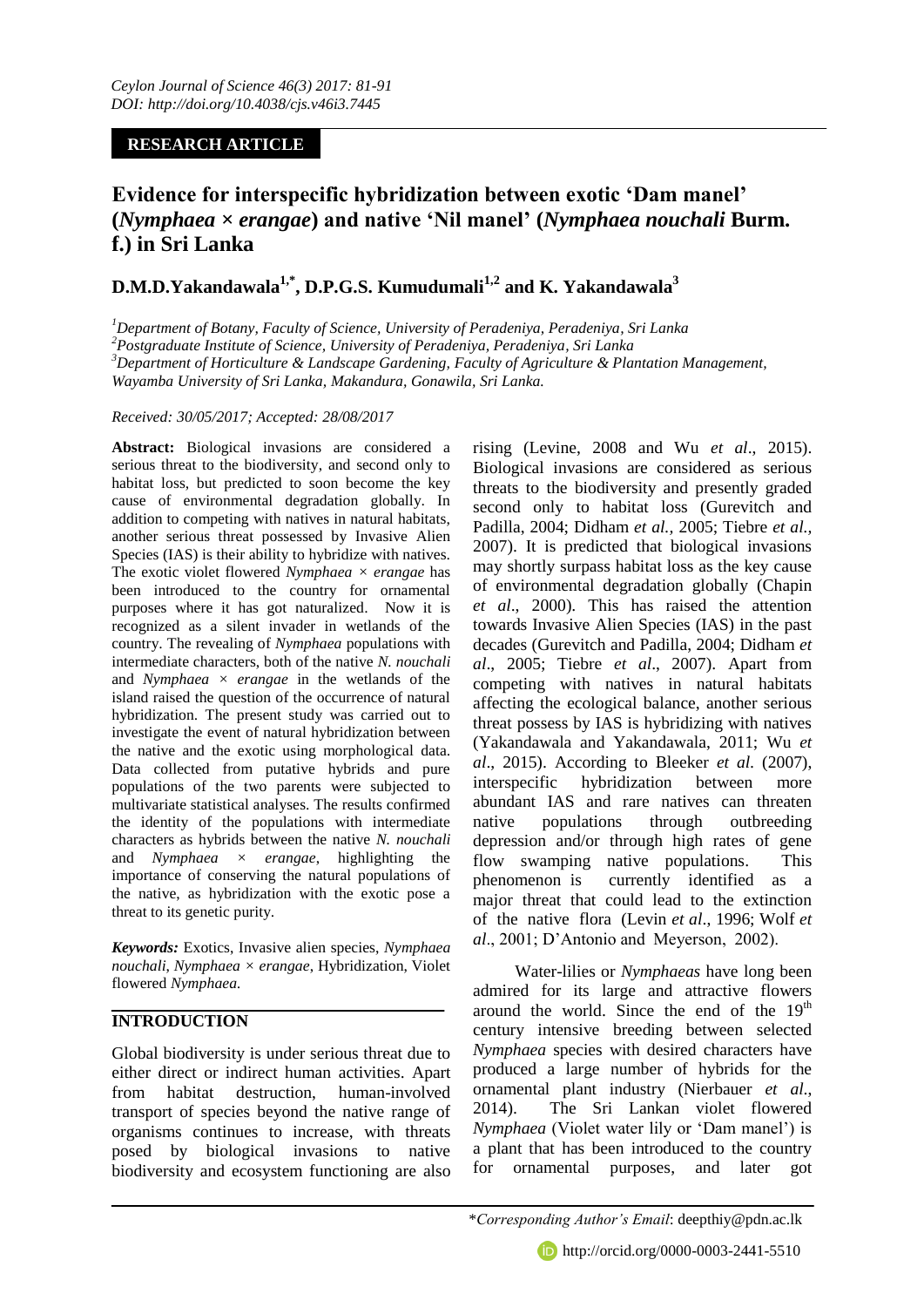naturalized. The identity of the plant led to many controversial arguments recently, especially due to its mis-identification as the native *Nymphaea nouchali* Burm. f. ('Nil manel' or Blue water lily) and thereby using its image to depict the national flower of the country. Recent studies have cleared the ambiguity of the identity and also scientifically named this exotic hybrid *Nymphaea* species as *Nymphaea × erangae* (Yakandawala *et al*., in press). This exotic violet flowered *Nymphaea* is a hybrid between *N. micrantha* Guill. & Perr. and *N. caerulea* Savigny (Yakandawala *et al*., in press). The plant has been spreading in natural water bodies in the recent years and Yakandawala and Yakandawala (2011) recognize the plant as a silent invader in

the lowlands of the country. A preliminary study has identified *Nymphaea* populations with intermediate characters, both of the native *N. nouchali* and *Nymphaea × erangae* in the wetlands of the island (Yakandawala and Yakandawala, 2011) raising the question of the occurrence of natural hybridization between the two, the exotic and the native (Figure1).

Therefore, the present study was conducted with the aim of investigating the event of natural hybridization between the native *N. nouchali* and *Nymphaea × erangae* using morphological data. Confirmation of such events between exotics and the natives are important in terms of biodiversity conservation.



**Figure 1:** A. Flower of the native *Nymphaea nouchali*, B. Flower of the exotic violet flowered *Nymphaea*, C. Flower of Hybrid *Nymphaea* and D. A mixed population of native and the exotic.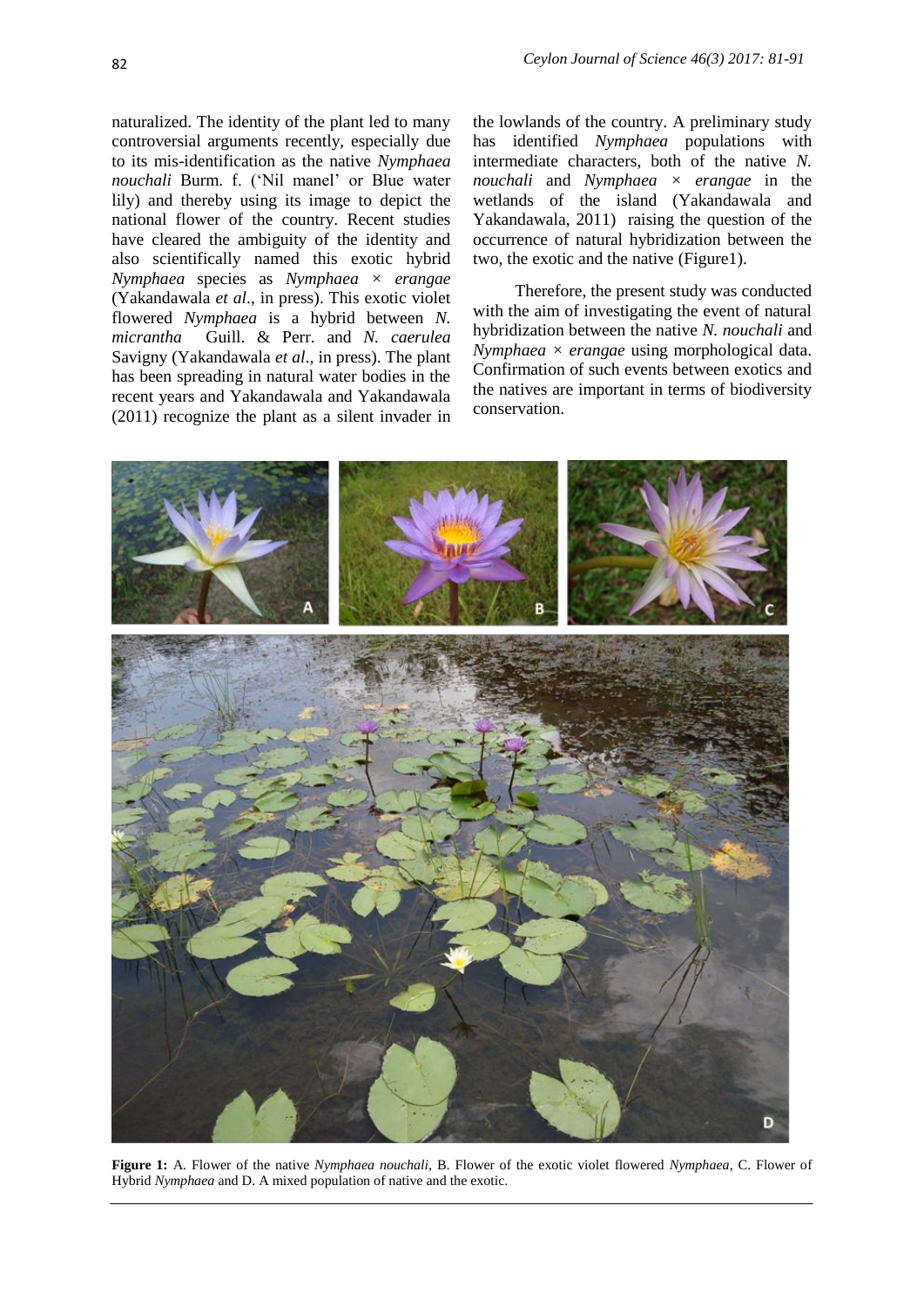#### **MATERIALS AND METHODS**

#### **Sample collection and coding of characters**

Field work was carried out covering all three major climatic zones (Wet, Intermediate and Dry zones) of the island from 2006 to 2015. Live plant material was collected from putative hybrid populations mixed with either both parents or either parent. Pure populations of the two parents were also sampled to provide morphological standards for the analyses. At each site, at least 4-5 plants were selected to represent the range of gross morphological variations observed within the population. The locations of the sample collection sites are given in Figure 2. Individuals were collected from 143 populations that included 104 pure populations of *N. nouchali* [the samples included both varieties of *N. nouchlai*, blue flowered (*N. nouchali* var. *nouchali*) and, pink or white flowered (*N. nouchali* var. *versicolor* (Sims) Guruge and Yakandawala) Guruge *et al*., in press]; 28 pure populations of *Nymphaea × erangae* and 11

tentative hybrid populations. Individuals of each population or Operational Taxonomic Unit (OTUs) were denoted by an acronym, *N. nouchali* (NN), *Nymphaea* × *erangae* (VN) and putative hybrid (HN) for easy reference. Morphological data were studied in detail at the Plant Systematics laboratory, Department of Botany, University of Peradeniya, Sri Lanka. Data were obtained from randomly selected individuals from each population and qualitative and quantitative characters were examined in the laboratory, either by naked eye or under a dissecting or stereomicroscope (Leica, 10446322, 2X WD). Colour of the flower, leaf abaxial and adaxial surfaces and petiole was determined using the Royal Horticultural Society Colour Chart (RHS Colour Chart 2001). A standard suite of morphological characters complied during previous studies were adopted giving special attention to the characters with distinct variations. The list of characters together with the coded character states employed in the morphometric analyses is given in the Table 1.

**Table 1:** List of characters together with their character states used in the morphometric analyses.

| <b>Character</b>                       | <b>Character state/unit</b>                           |
|----------------------------------------|-------------------------------------------------------|
| Shape of the flower bud                | Linear; Oblanceolate                                  |
| Flower diameter                        | Cm                                                    |
| Diameter of the receptacle             | Cm                                                    |
| Receptacle height                      | Cm                                                    |
| Flower colour                          |                                                       |
| Petal apex                             | Pink, White, Pale blue, Violet, Light violet          |
| Petal base                             | Pink, White, Pale blue, Yellowish                     |
| Number of petals                       |                                                       |
| Petal length (outer petals)            | Cm                                                    |
| Petal width at the base (outer petals) | Cm                                                    |
| Petal width (maximum) (outer petals)   | Cm                                                    |
| Petal shape                            | Linear-lanceolate, Ovate-lanceolate,<br>Ob-lanceolate |
| Number of veins per petals             |                                                       |
| Petal apex-shape and angle             | Acute, obtuse                                         |
| Number of stigmatic segments           |                                                       |
| Diameter of the stigmatic disk         | Cm                                                    |
| Length of central projection           | Mm                                                    |
| Width of central projection at base    | Mm                                                    |
| Number of sepals                       |                                                       |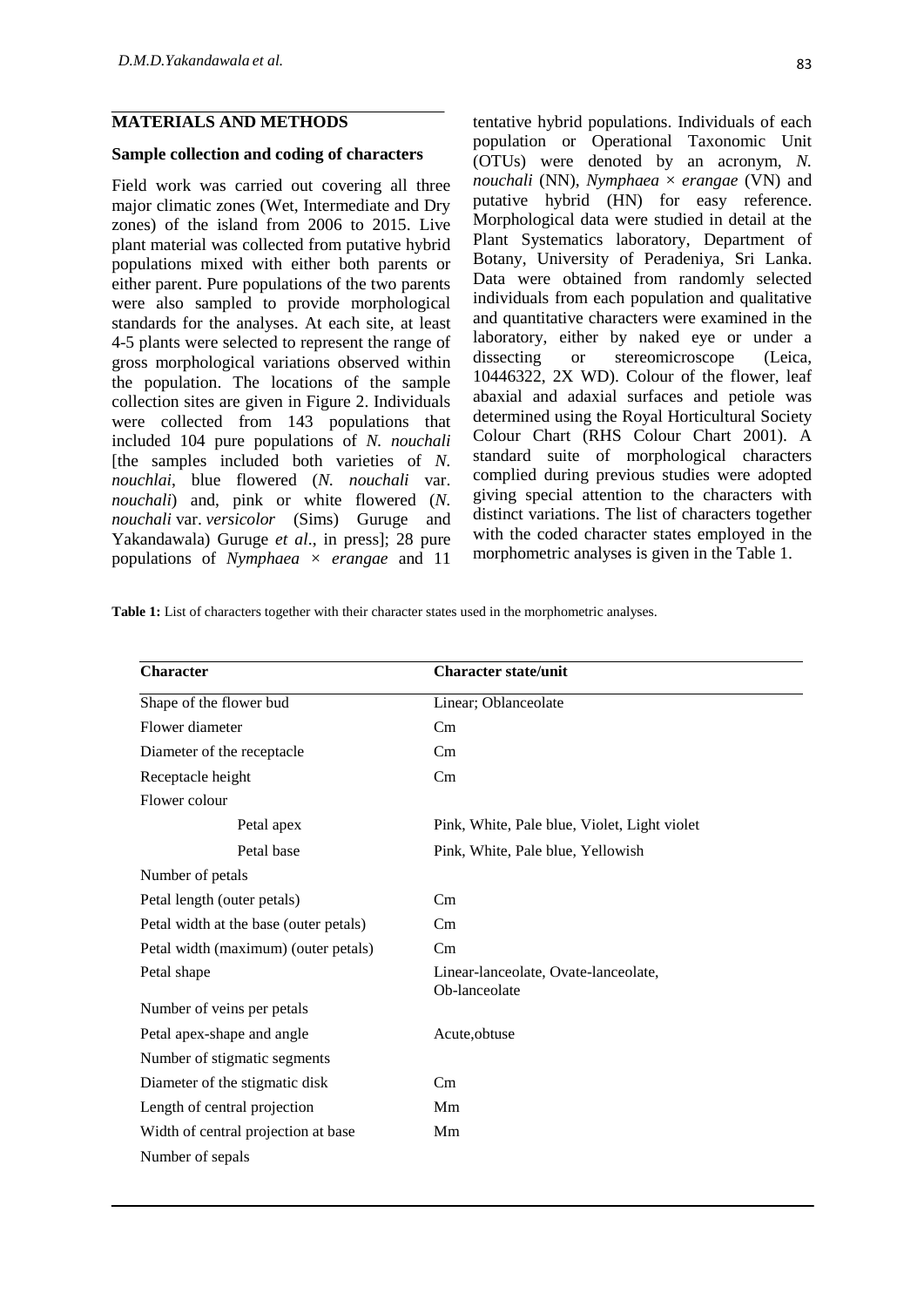| Sepal length                        | Cm                                                                        |  |  |
|-------------------------------------|---------------------------------------------------------------------------|--|--|
| Sepal width (maximum)               | Cm                                                                        |  |  |
| Sepal width at base                 | Cm                                                                        |  |  |
| Sepal shape                         | Linear-lanceolate, Ovate-lanceolate                                       |  |  |
| Sepal colour-inner surface - middle | Pink, White, Pale blue, Violet                                            |  |  |
| Sepal colour-inner surface - base   | Pinkish white, White/Pale blue, Yellowish violet                          |  |  |
| Sepal colour-outer surface - middle | Light green, Green                                                        |  |  |
| Sepal colour- outer surface - base  | Light green, Green                                                        |  |  |
| Sepal apex $-$ shape and angle      | Acute, Obtuse, Curved                                                     |  |  |
| Sepal striation                     | Low, High                                                                 |  |  |
| Number of stamens                   |                                                                           |  |  |
| Diameter of stamen whorl            | Cm                                                                        |  |  |
| Stamen length (outer most whorl)    | Mm                                                                        |  |  |
| Appendage length (outer most whorl) | Mm                                                                        |  |  |
| Appendage width (outer most whorl)  | Mm                                                                        |  |  |
| Anther length (outer most whorl)    | Mm                                                                        |  |  |
| Anther width (outer most whorl)     | Mm                                                                        |  |  |
| Filament length (outer most whorl)  | Mm                                                                        |  |  |
| Filament width (outer most whorl)   | mm                                                                        |  |  |
| Pedicel diameter                    | Cm                                                                        |  |  |
| Pedicel colour                      | Green, Brown, Red                                                         |  |  |
| Pedicel shape in cross section      | Round, Slightly flat, Oval                                                |  |  |
| Pedicel - cross section             | Number of lacunae                                                         |  |  |
| Petiole – cross section             | Number of lacunae                                                         |  |  |
| Leaf shape                          | Round, Ellipsoid                                                          |  |  |
| Leaf length                         | Cm                                                                        |  |  |
| Leaf width                          | Cm                                                                        |  |  |
| Distance of leaf apex               | Cm                                                                        |  |  |
| Lamina colour (adaxial)             | Dark green, Light green, Green                                            |  |  |
| Lamina colour (abaxial)             | Reddish-brown, Violet to deep blue-violet, Light green,<br>Brownish green |  |  |
| Leaf margin                         | Dentate, Wavy, Smooth                                                     |  |  |
| Leaf sinus and lobe tip             | V shape, Overlapping                                                      |  |  |
| Leaf adaxial surface streaks        | Present, Absent                                                           |  |  |
| Leaf abaxial surface - dots         | Absent, Present                                                           |  |  |
| Leaf venation (abaxial)             | Strongly visible, Visible, Faintly visible                                |  |  |
| Leaf apex                           | Division present, Absent, Not clear                                       |  |  |
| Petiole diameter                    | Cm                                                                        |  |  |
| Petiole shape in cross section      | Round, Elliptic                                                           |  |  |
| Petiole colour                      | Light green, Reddish green                                                |  |  |
| Leaf – cross section                | Curved shape, flattened shape                                             |  |  |
| Vivipary                            | Present, Absent                                                           |  |  |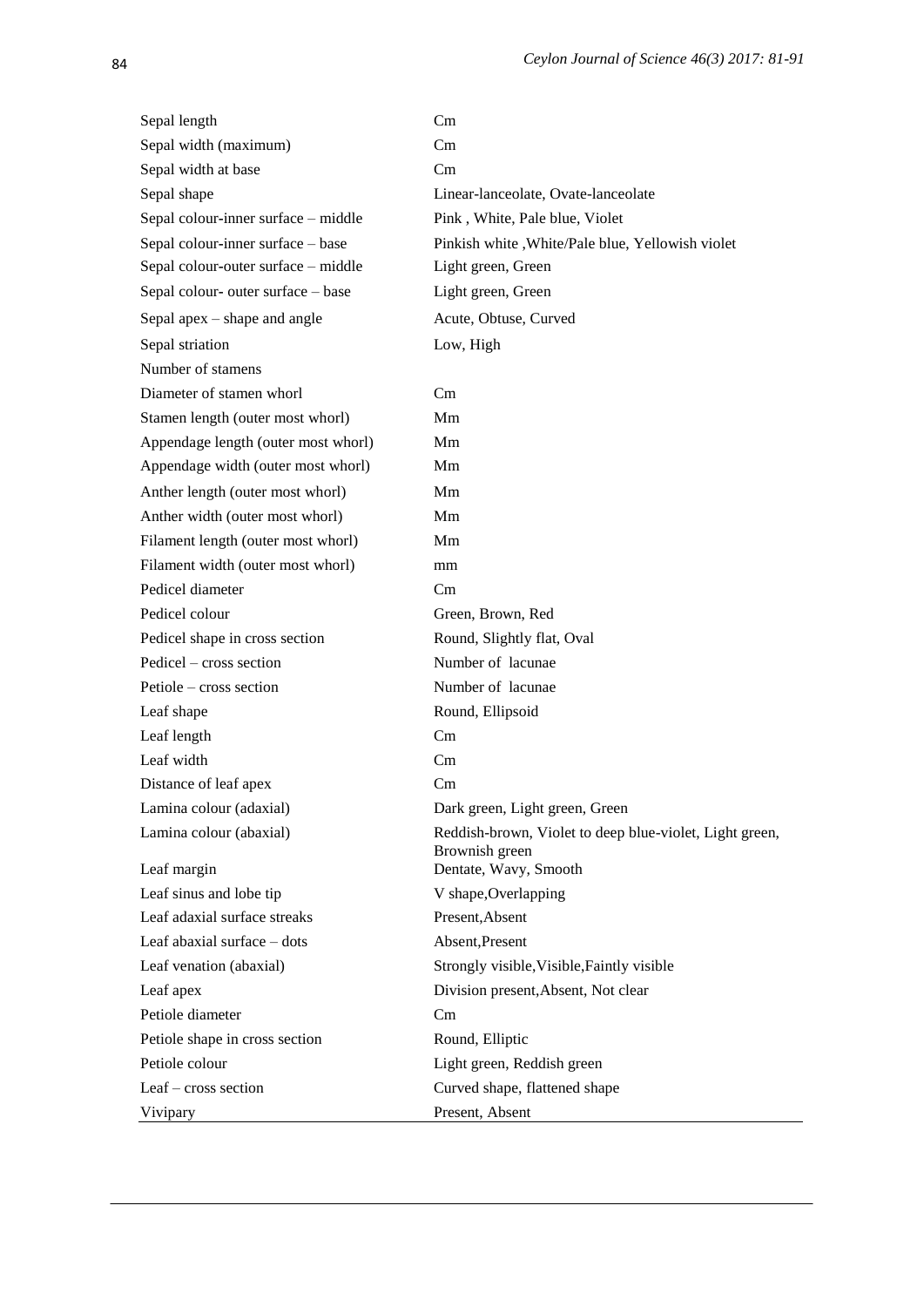

Figure 2: Map of Sri Lanka depicting the locations where the samples were collected in the present study.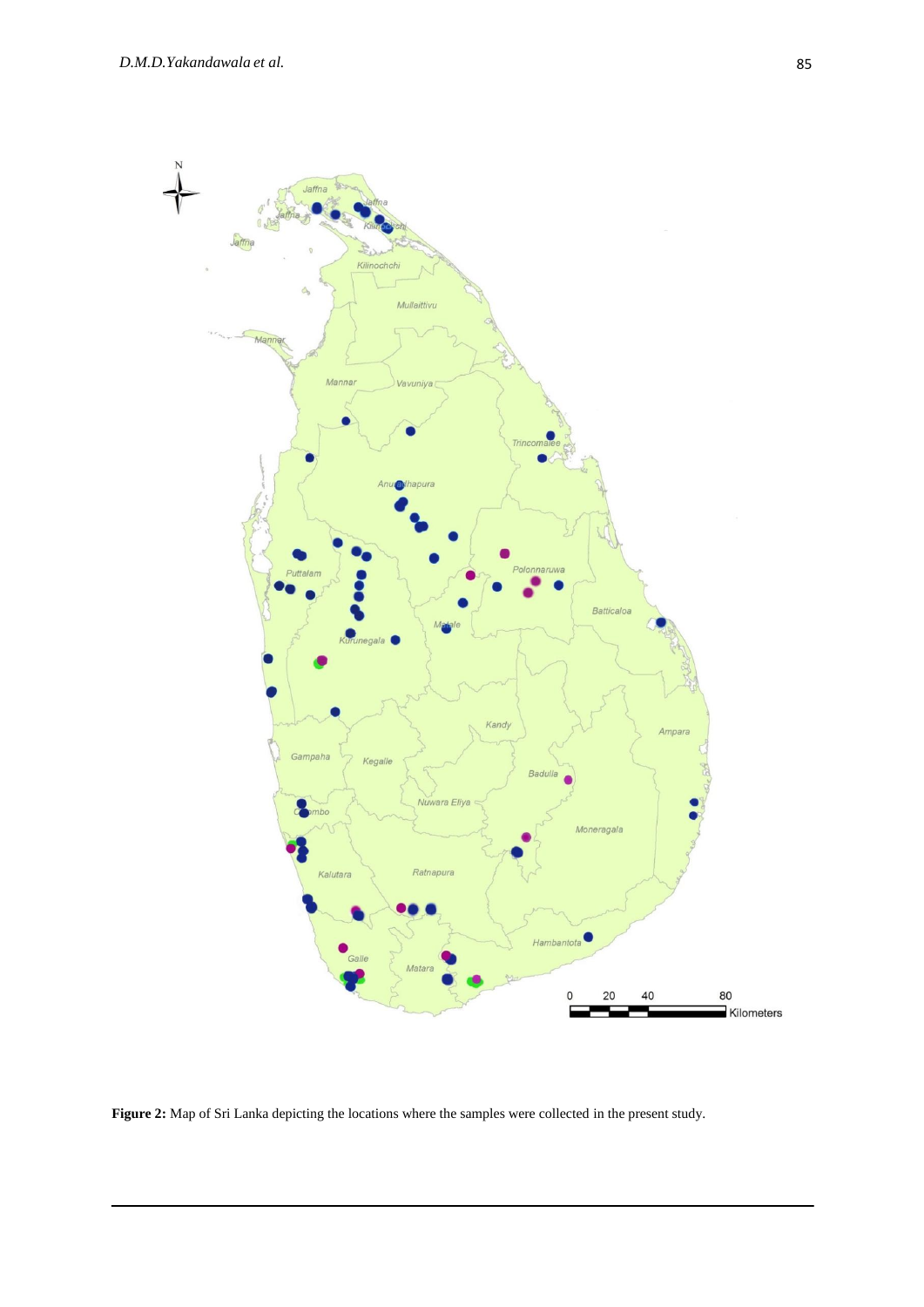### **Data analysis**

Morphological data were subjected to Principal Coordinate Analysis (PCoA) and Hierarchical Cluster Analysis (CA) using the statistical software PAST (ver. 2.15) (Hammer *et al*., 2001). The cluster solution was selected from the best suitable algorithm where Gower distance was used to calculate the similarity measures with the 'paired group' Unweighted Pair Group Method with Arithmetic Mean (UPGMA) option and the Single Linkage algorithm with the highest Cophenetic correlation value. The ordination analysis was performed with Gower distance (transformation exponent  $C=2$ ) to generate a distance matrix to use in the PCoA. Following the results of the above analyses, each major, consistently recovered cluster was identified.

# **RESULTS**

The UPGMA dendrogram (cophenetic correlation coefficient  $= 0.9726$ ) that resulted from the Cluster Analysis resolved two main clusters encompassing the parents, Cluster A (*N. nouchali*) and Cluster B (*Nymphaea* × *erangae*) (Figure 3) separating at a distance of 0.44. Cluster A further divided at a distance of 0.26 separating three OTUs of putative hybrids. Another two putative hybrid OTUs clustered within Cluster A. On the other hand, the OTUs corresponding to hybrid taxa that are clustered in Cluster B, progressively separates from the main cluster, showing a very little distance between each separation and is mixed with the *Nymphaea* × *erangae*, the violet flowered parent OTUs.

The first four (principal) eigen values recovered from the PCoA (5.0423, 0.41488, 0.30782 and 0.11717) accounted for 76.3073% of the total variance (65.412%, 5.382%, 3.9933%, and 1.52%, respectively). A plot of the first and second coordinates (which provided the greatest

separation of OTUs) resulted in a separation similar to that obtained by the Cluster Analysis. Here, the PCoA also resolved two discrete clusters (Figure 4), with each corresponding exactly to one of the phenetic group clusters indicated by the UPGMA dendrogram while the OTUs corresponding to the tentative hybrids overlapped with the main cluster. Results of both analyses support the separation of the two parents and the inclusion of the putative hybrids within the parent clusters showing the resemblance of the *Nymphaea* populations with intermediate characters, to parental populations. This provides evidence for the hybrid origin of the *Nymphaea* populations with intermediate characters as a result of natural hybridization between the native *N. nouchali* and the exotic violet flowered *Nymphaea* × *erangae*.

According to the Principle Component Analysis (PCA) PC 1 loading the separation of the main groups were supported mainly by quantitative characters such as the number of stamens (0.9829), stigmatic segments (0.08871), and petals (0.08291) and, flower circumference (0.0709) and leaf size (0.05713) (Figure 5). The PCA loadings of the highly contributed characters are given in Table 2.

The ability of producing epiphyllous plantlets (described as vivipary in *Nymphaea* [Cornad 1905]) is a unique character possessed by the violet flowered parents that was also observed in most of the tentative hybrids as well, however its contribution during the analysis in separation was low (0.009439). Of these characters the stamen number, number of stigmatic segments, petal number, and flower circumference were the most contributing character noted during identifying the putative hybrids, as they possessed intermediate number between the parents, an average of 72, and 26 respectively, in the natural water bodies and wetlands (Table 3).

**Table 2:** PCA loadings of the highly contributed characters for the identification of the putative hybrids.

| <b>Character</b>             | Axis 1  | $A$ xis 2 | Axis $3$   | Axis 4     |
|------------------------------|---------|-----------|------------|------------|
| Number of stamens            | 0.9829  | $-0.1315$ | $-0.0497$  | $-0.05631$ |
| Number of stigmatic segments | 0.08871 | 0.1306    | $-0.07591$ | 0.3501     |
| Number of petals             | 0.08291 | 0.2396    | 0.5424     | 0.7447     |
| Flower circumference         | 0.0709  | 0.4342    | 0.6527     | $-0.5582$  |
| Leaf width                   | 0.05713 | 0.5416    | $-0.3265$  | 0.02608    |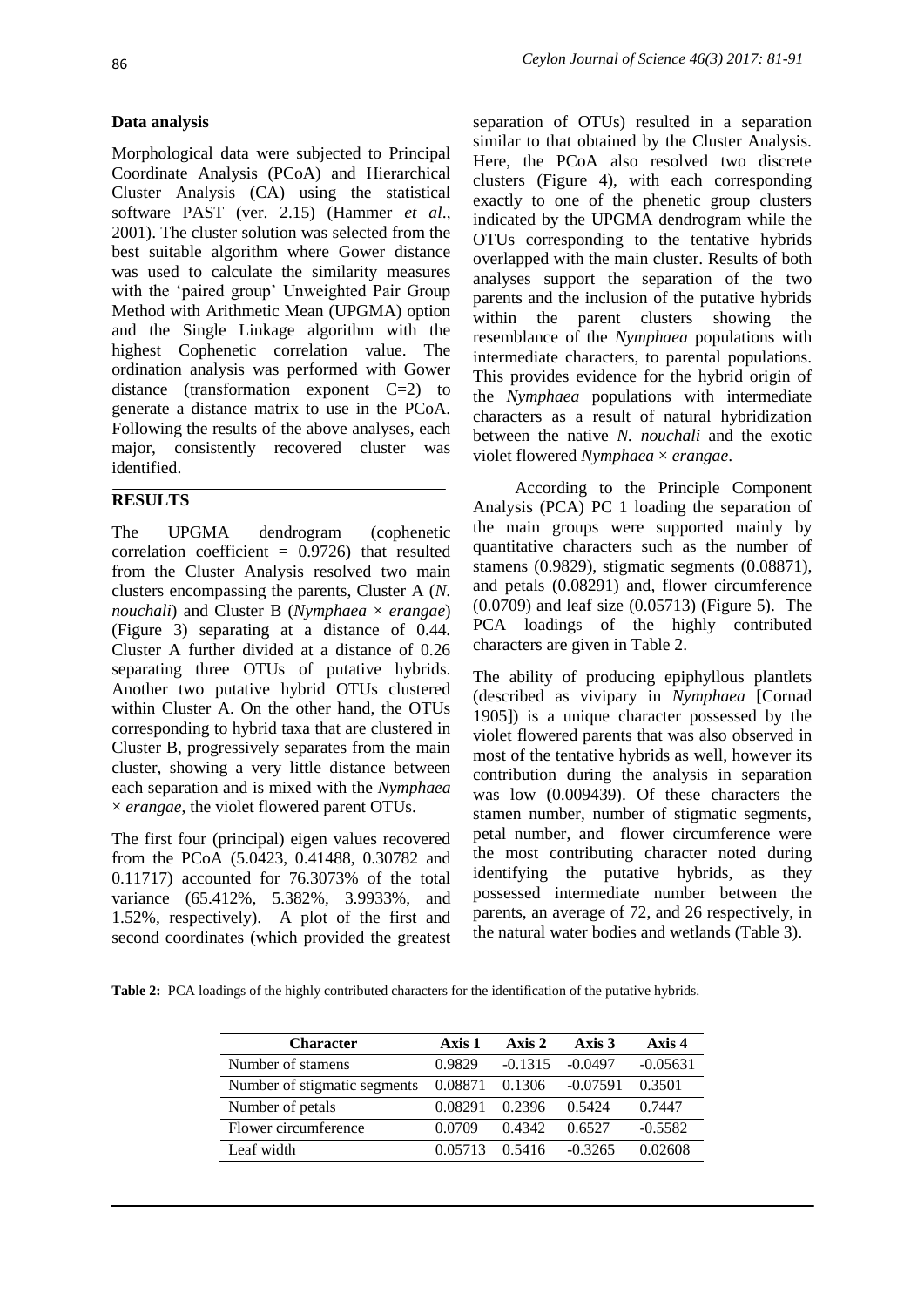

Figure 3: The dendrogram produced from the multivariate analysis of morphological characters for the pure populations of tentative parents and hybrids of *Nymphaea*.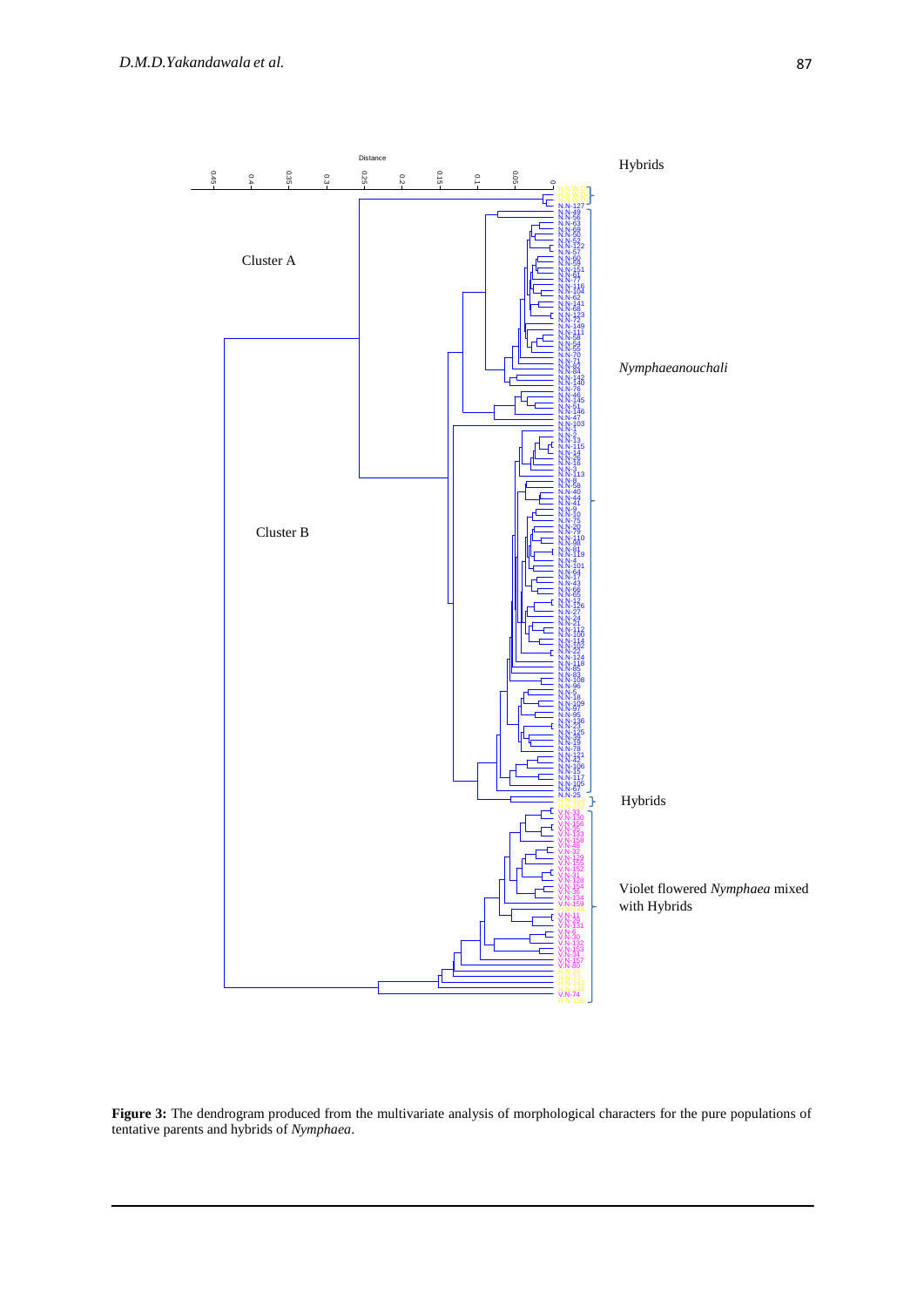

Figure 4: The scatter plot from the Principal Coordinate Analysis (PCoA) of morphological characters for the pure populations of tentative parents and hybrids of *Nymphaea*.



Figure 5: Box-and-whisker plots illustrating the most contributed characters for the separation, where most of them exhibit an overlapping nature in the hybrids. *N. nouchali* (NN), violet flowered *Nymphaea* (VN) and tentative hybrid (HN).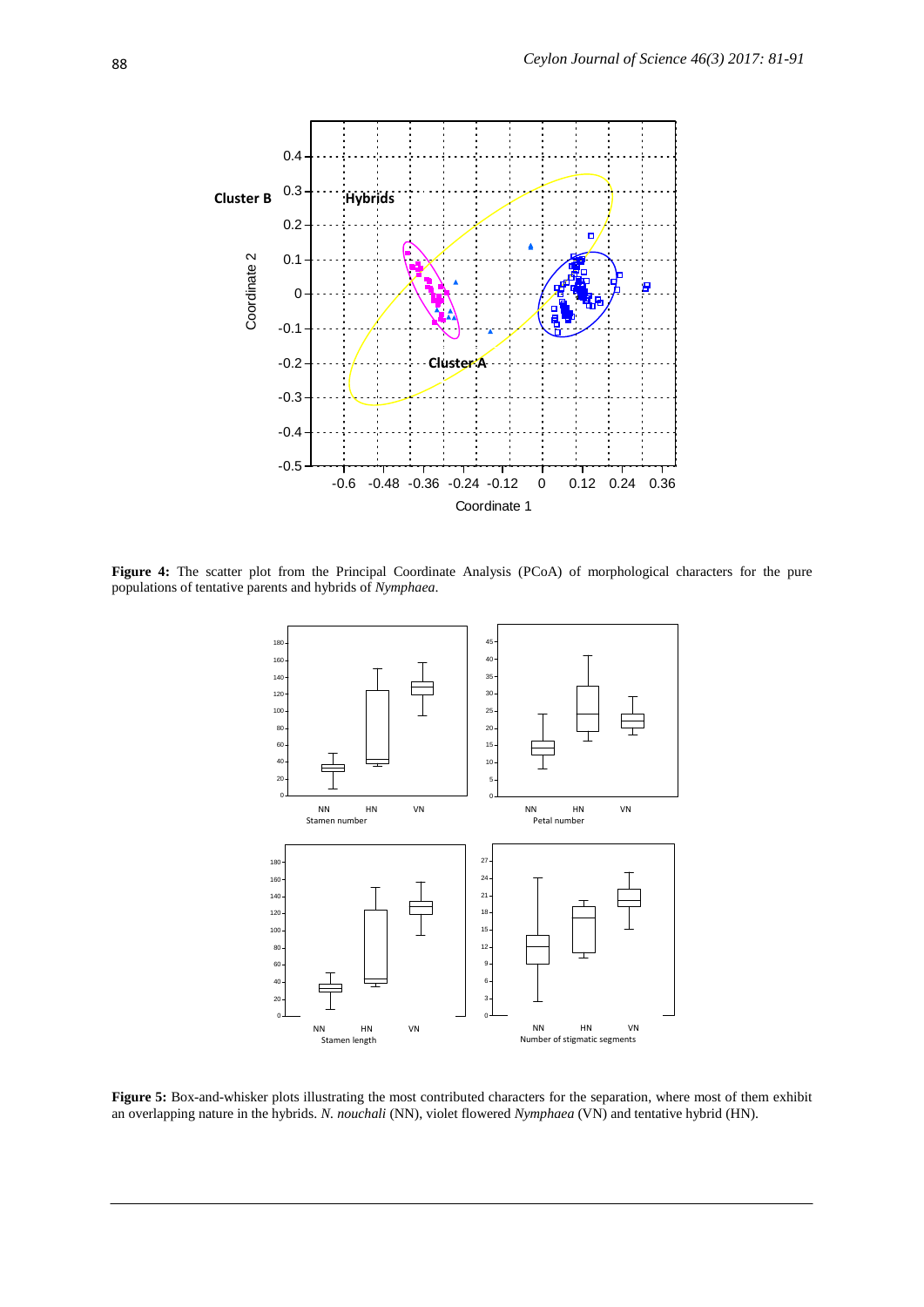| <b>Character</b>             | Average number |           |         |  |
|------------------------------|----------------|-----------|---------|--|
|                              | <b>NN</b>      | <b>HN</b> | VN      |  |
| Number of stamens            | 32.6733        | 72.4545   | 128.288 |  |
| Number of stigmatic segments | 11.9461        | 15.5455   | 20.6429 |  |
| Number of petals             | 14.2019        | 26.0909   | 22.7037 |  |
| Flower circumference         | 22.8952        | 33.5417   | 33.4    |  |
| Leaf width                   | 16.00          | 15.56     | 21.125  |  |

**Table 3:** Average numbers of the highly contributed characters for the identification of the putative hybrids (NN: *N. nouchali*; HN: putative hybrid; and VN: violet flowered *Nymphaea*).

However, we have encountered few flowers with higher number of petals than the parents in some populations. In addition to these characters, other characters such as petal colour (0.02556), petal shape (0.0157), shape of the petal apex (0.01798), sepal shape (0.02833) and sepal striations (0.02035) were other intermediate features noted in these tentative hybrid populations between the two parents. The three hybrid populations that were collected from a population where they were occurring together with the exotic violet parent, but possessing white flowers and absence of vivipary grouped with the natives in Cluster A. These were the only hybrid populations encountered with the absence of vivipary. Their stamen and petal number, and flower size were higher compared to the native *N. nouchali* which supports them being grouped as a separate cluster with an early separation from the main Cluster A*.* The other two hybrid populations that grouped within the natives in Cluster A exhibited vivipary. All six hybrids that grouped with the *Nymphaea* × *erangae* in Cluster B possessed vivipary character together with the other strongly contributing characters shared with the violet parent for them to be grouped in this cluster. The characters possessed by the violet flowered parent, i.e., larger flowers with higher number of stamens, petals, stigmatic segments, and larger leaves with the ability of producing epiphyllous plantlets seems to be dominant as these are the characters that are been expressed in hybrid as intermediate.

#### **DISCUSSION**

Confirming the identity of the populations with intermediate characters as hybrids between the native *N. nouchali* and the violet flowered exotic *Nymphaea* × *erangae* leads to many consequences regarding the 'genetic purity' and the conservation of the native water lily. The geographic ranges of the two species overlap and

in some localities they are sympatric. The study identified hybrid populations distributed in wet zone as well as intermediate zone of the country. Of the three recorded *Nymphaea* species in the country (Dassanayake1996 and Guruge *et al*., 2016), only *N. nouchali* is a day bloomer while others, *N. pubescens* Willd. and *N. rubra* Roxb. ex Andrews are night bloomers. Since the exotic *Nymphaea*  $\times$  *erangae* is also a day bloomer the natural hybridization between the two plants is favored in the natural environment. The natural hybridization in *Nymphaea* is a common phenomenon (Huxel *et al.,* 1999) and a large number of artificial hybrids have been developed as ornamentals. Nierbauer *et al*. (2014), in a similar study addresses threats posed by whiteflowered *Nymphaea* hybrids that have escaped from cultivation in Germany. These white flowered *Nymphaea* hybrids now grow in the same habitats as the native water lily, *N. alba* in Germany and the worse situation is that the native cannot be identified from the hybrids by the morphology alone and therefore pose a threat for the conservation of the native, which is considered endangered. The hybrid populations identified during the study were mostly concentrated in the lowland wet zone, and the reason could be that the water in these wetlands does not dry off completely, while the hybrid populations encountered during the study period in the dry zone have disappeared. The long dry spells in the lowland dry zone during certain years could contribute for this. Further, these dry spells also affect the pure populations of the native in the lowland dry zone.

*Nymphaea nouchali,* even though secured an important position during the past in cultural and social activities as well as in legendary history in Sri Lanka, the situation has gradually changed with the introduction of the exotic violet flowered water lily and its spread in local water bodies. Even though there are no exact records of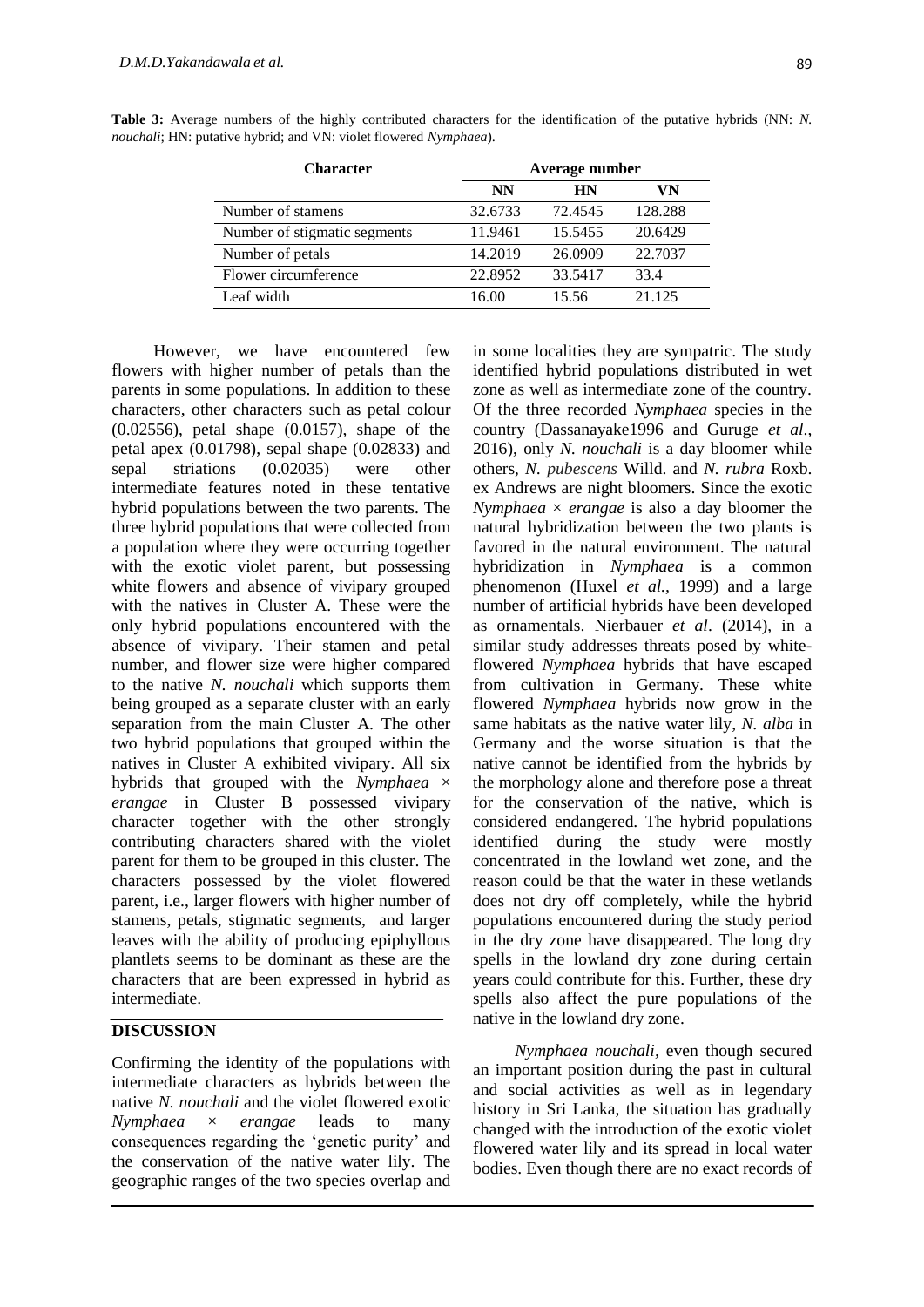the introduction of this violet flowered *Nymphaea*, *Nymphaea* × *erangae*, this could have happened well over half a century as at the time of the declaration of the national flower of Sri Lanka in 1986 the plant has been abundant in nature and embedded within the hearts of the people of the country. At present, both the position and status of the native is acquired by its imposter, *Nymphaea* × *erangae* ('Dam manel') due to the erroneous recognition of this species as *N. nouchali* ('Nil manel').

The native *N. nouchali* is listed under vulnerable category during the recent Red-listing (MOE, 2012). Considering the threat through hybridization, population sizes and the vulnerability of the habitats they occur, it is imperative to pay attention on the conservation of this native water lily in its natural environment.

The study also highlights the negative aspects of the introduction of exotic ornamental plants in to the ornamental plant industry, especially aquatics where once escaped from the controlled environment, they could possess detrimental damage to the local biodiversity. Transport of plants as ornamentals across the globe is increasing and this contributes for the introduction of aliens to new destinations. According to the prevailing statistics for the ornamental aquatic plant industry, of the 389 species that are currently on trade in Sri Lanka, 62% is occupied by exotic plants (Yakandawala *et al.,* 2013). Most of these plants have their related counterparts in Sri Lanka occurring in the natural environment. This could lead to similar situation reported in this paper; where once escaped from the controlled environment, these exotics get naturalized, leading to hybridization with the natives. According to research, carried out by Elton (1958) and Donlan *et al.* (2003) IAS possess an intense ecological threat over island flora.

## **CONCLUSION**

The study has confirmed the occurrence of natural hybridization between the native *N. nouchali* and the violet flowered exotic *Nymphaea* × *erangae* in the wetlands of Sri Lanka. As *Nymphaea* × *erangae* has invaded the natural wetlands and the habitats of *N. nouchali*  silently, the natural hybridization would pose a threat to the 'genetic purity' of the native species.

### **ACKNOWLEDGEMENTS**

Financial assistance provided by the National Science Foundation Grant number RG/2011/NRB/03 is gratefully acknowledged.

#### **REFERENCES**

- Bleeker, W., Ulf, S. and Michael, R. (2007). Interspecific hybridization between alien and native plant species in Germany and its consequences for native biodiversity. *Biological Conservation* **137:** 248-253.
- Chapin, F. S., Zavaleta, E. S., Viner, V. T., Naylor, R. L., Vitousek, P. M., Sala, O. E., Reynolds, H. L., Hooper, D. U., Mack, R., Diaz, S. E., Hobbie, S. E. and Lavorel, S. (2000). Consequences of changing biodiversity. *Nature* **405**: 234–242.
- Conard, H. S. (1905). *The waterlilies: a monograph of the genus Nymphaea* (No. 4). Carnegie Institution of Washington.
- D'Antonio, C. and Meyerson, L. A. (2002). Exotic plant species as problems and solutions in ecological restoration: A synthesis. *Restoration Ecology* **10** (4): 703-713.
- Dassanayake M. D. (1996). Nymphaeaceae. *A Revised Handbook to the Flora of Ceylon*. volume 10. (eds. M. D. Dassanayake & W. D. Clayton), Pp. 289-292. Oxford & IBH Publishing Co. Pvt., Ltd. New Delhi.
- Didham, R. K., Tylianakis, J. M., Hutchison, M. A., Ewers, R. M. and Gemmell, N. J. (2005). Are invasive species the drivers of ecological change? *Trends in Ecology and Evolution* **20**: 470-474.
- Donlan, C. J, Tershy, B. R., Cambell, K. and Cruz, F. (2003). Research for requiems: The need for more collaborative action in eradication of invasive species. *Conservation Biology* **17**: 1850- 1851.
- Elton, C.S. (1958). *The ecology of invasions by animals and plants.* Metheum, London, UK.
- Gurevitch, J. and Padilla, D. (2004). Are invasive species a major cause of extinctions? *Trends in Ecology and Evolution* **19**: 470-474.
- Guruge, D.P.G.S. K., Yakandawala, D. and Yakandawala, K. (2016). Confirming the identity of newly recorded *Nymphaea rubra* Roxb. ex Andrews discerning from *Nymphaea pubescens*  Willd. using morphometrics and molecular sequence analyses. *Bangladesh Journal of Plant Taxonomy* **23**(2): 107- 11[7http://dx.doi.org/10.3329/bjpt.v23i2.30819.](http://dx.doi.org/10.3329/bjpt.v23i2.30819)
- Guruge Shashika, Yakandawala Deepthi and Yakandawala Kapila. A taxonomic synopsis of *Nymphaea nouchali* Burm. f. and infraspecific taxa. *The Journal of the National Science Foundation, Sri Lanka* (in press).
- Hammer  $\emptyset$ ., Harper D.A.T. and Ryan P.D. (2001). PAST: Paleontological statistics software package for education and data analysis. *Palaeontologia Electronica* **4** (01):1-9.